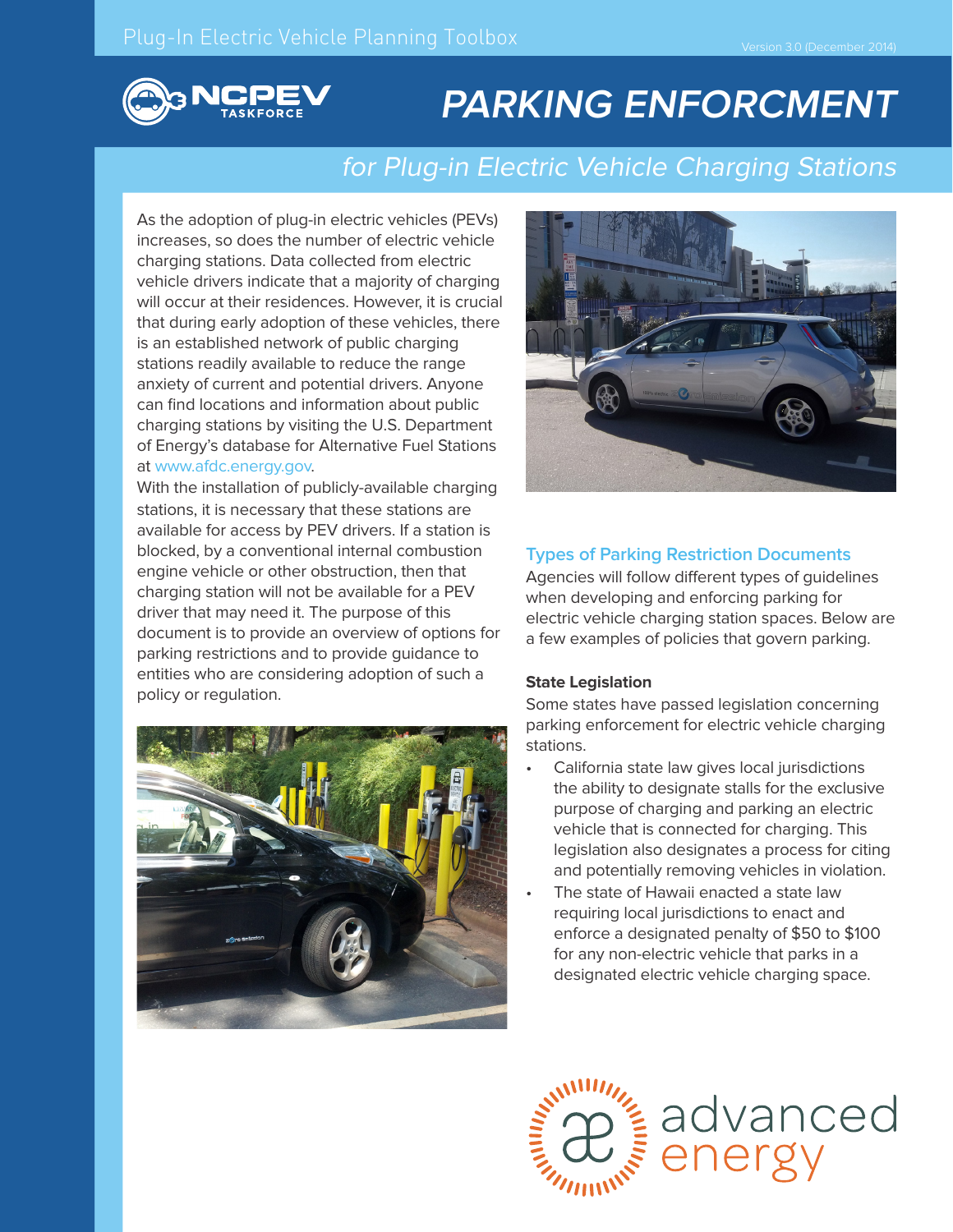# **Parking Enforcment**

#### **Parking Ordinance**

When it comes to local jurisdictions, most are regulating electric vehicle charging station spaces on publiclyowned property through their local parking ordinance. Some are making specific amendments to their parking ordinance and others are simply using the language from the existing ordinance. For example:

- 1. Parking Ordinance Amendment: The City of Raleigh, N.C. passed an amendment to their Code of General Ordinances under Section 11-2174 "Parking Time Limited in Designated Places." The ordinance added section (c) under 11-2174, which allows for the City to designate and reserve spaces for electric vehicle charging and also requires that electric vehicles parking at these spaces be attached to the charging station. The ordinance provides that anyone in violation of this ordinance will be subject to a \$50 fine. (See "Sample Ordinance" for full text.)
- 2. Using Existing Parking Ordinance (without an amendment): The City of Charlotte, N.C. did not create an amendment to their ordinance to regulate electric vehicle charging station parking. Instead, the City used the existing code, which provides sufficient language for enforcement mechanisms. The City of Charlotte Code of Ordinances, Section 14-216 "Illegal Parking" subsection (a) It shall be unlawful to stop, stand, or park a vehicle: 1)On a street or on any public property owned or leased by the City in violation of an official traffic control device when such traffic control device gives notice of restrictions or prohibitions on parking.

#### **Parking Policy**

In addition to state and local government agencies looking into enforcing electric vehicle charging station parking regulations, other institutions (such as universities, corporate campuses and community colleges) are also evaluating electric vehicle parking policies. Some examples of regulating charging station parking spaces include installing signs and restricting access to low-emissions vehicles, requiring a green parking permit or requiring a specific electric vehicle parking permit.

An example of a green parking permit comes from Davidson County, Tenn., which offers a "green parking permit" to qualifying clean technology vehicles (per EPA standards). The green parking permit is not limited to electric vehicles and provides people with the option of purchasing a permit to allow access to preferred parking spaces.

#### **Enforcement Options**

When it comes to enforcement, many organizations are taking varied approaches. Common approaches include:

## **Electric Vehicle and Other Low-Emission Vehicle Parking**

There are a few options for electric vehicle and other low-emissions vehicle parking. In some cases, a city or agency will allow for a variety of alternative-fuel or reduced



Durham County Sign for Electric Vehicle and Hybrid Parking location

emissions vehicles to park at an electric vehicle charging station. In some cases, an agency will offer a green vehicle parking permit for alternative-fuel and hybrid vehicles to park at a space. In these examples, the agency will not discriminate between electric or other low-emissions vehicles. Some jurisdictions are allowing for hybrid and electric vehicle parking, while others are allowing for all alternative fuels.

## **Electric-Vehicle-Only Parking (Doesn't Need to be Connected)**



Some agencies are restricting electric vehicle charging station spaces to only allow for electric vehicle parking. These ordinances or policies do not require the electric vehicle to be connected or actively charging. This definition and interpretation can lead to difficulties in enforcement, because as new electric vehicle models come to the market, it may become increasingly difficult to distinguish electric vehicles from non-electric vehicles. If the electric vehicle is not required to be connected to the charging station, then electric vehicle drivers may decide to park

City of Charlotte Electric Vehicle Parking Sign. Photo courtesy of the City of Charlotte, NC

but not plug-in (especially if there is a fee to charge and they do not want to pay). This could, in turn, block access to charging stations from electric vehicle drivers who are in need of additional charge.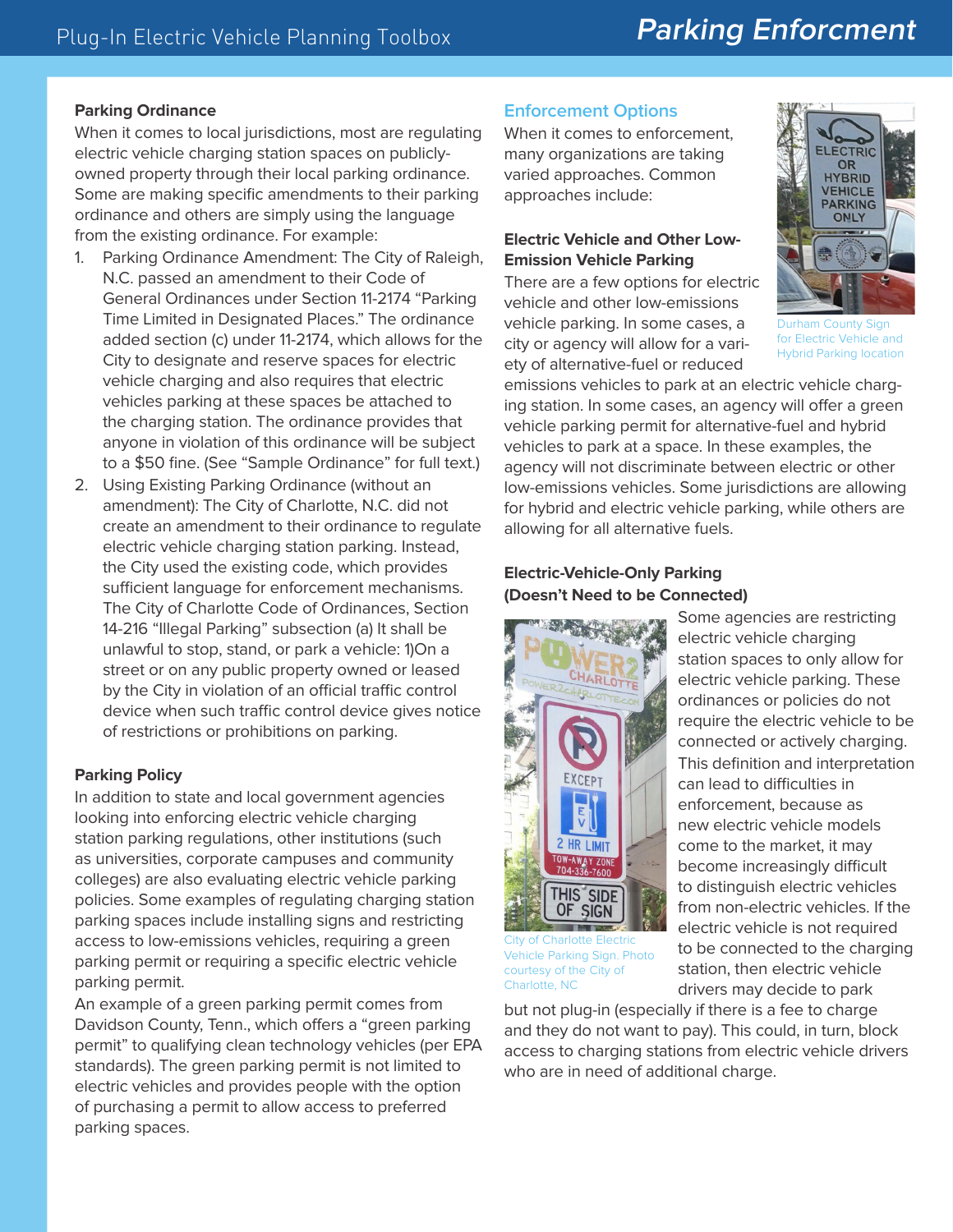#### **Electric Vehicles Must be Connected to the Charging Station**

Many ordinances and policies are requiring that electric vehicles must be plugged-in or connected to the charging station. This policy is perhaps easier to enforce because the parking attendant will not need to identify the vehicle as electric– they can simply look to ensure the vehicle is connected to the charging equipment. The language in these ordinances and policies may need to be adjusted as wireless charging technology becomes more prevalent in public facilities.

# **Electric Vehicles Must be Connected to the Charging Station and Charging**

Some policies are requiring that an electric vehicle must be plugged into the charging station and actively charging. Some difficulties with this policy may include determining if the vehicle is actively charging. This would require the driver remotely monitor the charging level of the vehicle or that the vehicle remotely notify the driver when charging is complete, and that the driver be available to move the car at that specific time. Additionally, it would require the parking attendant to check the charging status when determining if a citation is to be issued. In some cases, charging stations do not indicate if the vehicle has completed its charge and the vehicle may indicate charging status in different ways depending on the vehicle make and model.

## **Electric Vehicle Parking Permit**

Another option is to require a PEV or low-emissionvehicle parking permit. Some cities and organizations are issuing special parking permits to drivers of electric vehicles that will give them access to electric vehicle charging station spaces. A PEV parking permit would require the monitoring and issuing of permits for PEV drivers. While this would be easier for the parking attendant to recognize and enforce the parking policy many electric vehicle drivers who may not have the designated permit would be prevented from using the charging infrastructure. This particular scenario is recommended mostly for locations that require parking permits for all vehicles such as corporate campuses, universities and community colleges.

# **Time Limits on Electric Vehicle Charging Station Spaces**

Some entities are considering enforcing time limits for parking at electric vehicle charging station spaces. For example:

• North Carolina State University has a four hour limit on parking at an electric vehicle charging station space (with a Level Two charging station). The four hour time limit allows for electric vehicle drivers to recoup a sufficient level of charge for their vehicle while preventing a driver from leaving their car at a station



NC State University Electric Vehicle Charging Station Stall **Sign** 

all day, thus preventing other PEV drivers from charging.

• While the City of Raleigh has not placed time limits specific to electric vehicle charging stations, users of the charging stations must follow the parking time limits applied to all parking in that particular lot. For example, charging station spaces for on-street parking have a shorter time limit than charging stations located within a parking deck.

# **Sample Ordinance**

## **Raleigh, North Carolina**

Code of General Ordinances, Section 11-2174 (c) The City Council may designate certain parking spaces on City streets at or near electric charging stations for use only by electric vehicles. An electric vehicle is one that operates, either partially or exclusively, on electrical energy from the grid, or an off-grid source, that is stored on board for motive purpose. An electric charging station is equipment that has as its primary purpose the transfer of electric energy to a battery or other energy storage device on an electric vehicle.

Spaces designated as reserved for electric vehicles shall be clearly marked as such. When a space has been so marked no person shall park or stand any nonelectric vehicle in that space. If an electric vehicle is parked in such a designated space but is not attached to the charging station it is in violation of this ordinance. Any non-electric vehicle so parked is subject to civil fine or removal. The fine for violation of this ordinance is fifty dollars (\$50.00) and shall be collected in the same manner and with the same penalties for late payment as other on street parking violations. Any vehicle parked in such a space must make the appropriate payment for the space and observe the time limit for the underlying parking zone.